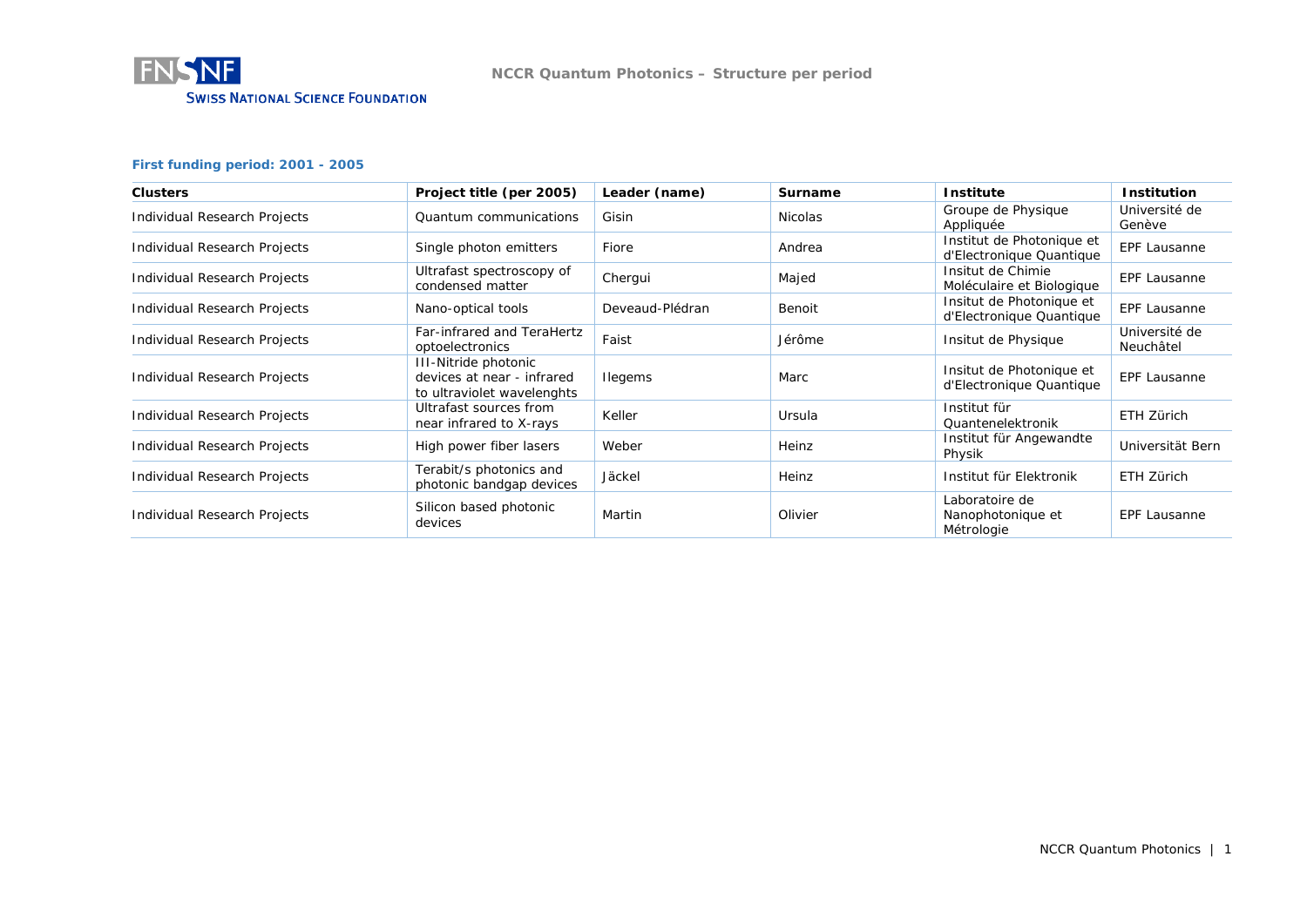

#### **Second funding period: 2005 - 2009**

| <b>Clusters</b>                     | Project title (per 2009)                                                   | Leader (name)   | Surname        | <b>Institute</b>                                      | <b>Institution</b>         |
|-------------------------------------|----------------------------------------------------------------------------|-----------------|----------------|-------------------------------------------------------|----------------------------|
| Individual Research Projects        | Quantum communication                                                      | Gisin           | <b>Nicolas</b> | Groupe de Physique<br>Appliquée                       | Université de<br>Genève    |
| Individual Research Projects        | Single photon detectors                                                    | Zbinden         | Hugo           | Groupe de Physique<br>Appliquée                       | Université de<br>Genève    |
| Individual Research Projects        | Cavity-QED and spin<br>based quantum<br>information processing             | Imamoglu        | Atac           | Institut für<br>Quantenelektronik                     | ETH Zürich                 |
| Individual Research Projects        | Cavity Quantum<br>Optomechanics                                            | Kippenberg      | Tobias         | Institut de Photonique et<br>d'Electronique Quantique | <b>EPF Lausanne</b>        |
| Individual Research Projects        | Ordered pyramidal<br>quantum dots for quantum<br>photonics applications    | Kapon           | Eli            | Institut de Photonique et<br>d'Electronique Quantique | <b>EPF Lausanne</b>        |
| Individual Research Projects        | Quantum coherence in<br>semi-conductor<br>nanostrucutres                   | Deveaud-Plédran | Benoit         | Institut de Photonique et<br>d'Electronique Quantique | EPF Lausanne               |
| Individual Research Projects        | Time resolved<br>cathodoluminescence                                       | Ganière         | Jean-Daniel    | Institut de Photonique et<br>d'Electronique Quantique | <b>EPF Lausanne</b>        |
| Individual Research Projects        | Theory and modelling of<br>quantum coherence in<br>polaritonic nanodevices | Savona          | Vincenzo       | Group of Theory of<br>Nanosystems                     | <b>EPF Lausanne</b>        |
| Individual Research Projects        | Nitrides based light<br>emitters                                           | Grandjean       | <b>Nicolas</b> | Institut de Photonique et<br>d'Electronique Quantique | <b>EPF Lausanne</b>        |
| Individual Research Projects        | Advanced photonic crystal<br>structures                                    | Houdré          | Romuald        | Institut de Photonique et<br>d'Electronique Quantique | <b>EPF Lausanne</b>        |
| Individual Research Projects        | MEMS photonic crystals<br>and gratings                                     | Stanley         | Ross           |                                                       | <b>CSEM Neuchâtel</b>      |
| <b>Individual Research Projects</b> | Coherent control of matter<br>in photonic crystal fibers                   | Feurer          | Thomas         | Institut für Angewandte<br>Physik                     | Universität Bern           |
| <b>Individual Research Projects</b> | Quantum cascade<br>interlevel sources                                      | Faist           | Jérôme         | Institut de Physique                                  | Université de<br>Neuchâtel |
| Individual Research Projects        | Ultrafast sources from<br>near infrared to X-rays                          | Keller          | Ursula         | Institut für<br>Quantenelektronik                     | ETH Zürich                 |
| Individual Research Projects        | Imaging applications of<br>second harmonic<br>generation in nanoparticles  | Psaltis         | Demetri        | Insitut d'imagerie et<br>optique appliqué             | <b>EPF Lausanne</b>        |
| Individual Research Projects        | XUV-IR Laser Pulse<br>Shaping using MEMS                                   | Wolf            | Jean-Pierre    | <b>Biophotonics Group</b>                             | University of<br>Geneva    |
| Individual Research Projects        | Toward directlymodulated<br>VCSELs at 40Gbit/s                             | Witzigmann      | Bernd          | Institute für Integrierte<br>Systeme                  | ETH Zürich                 |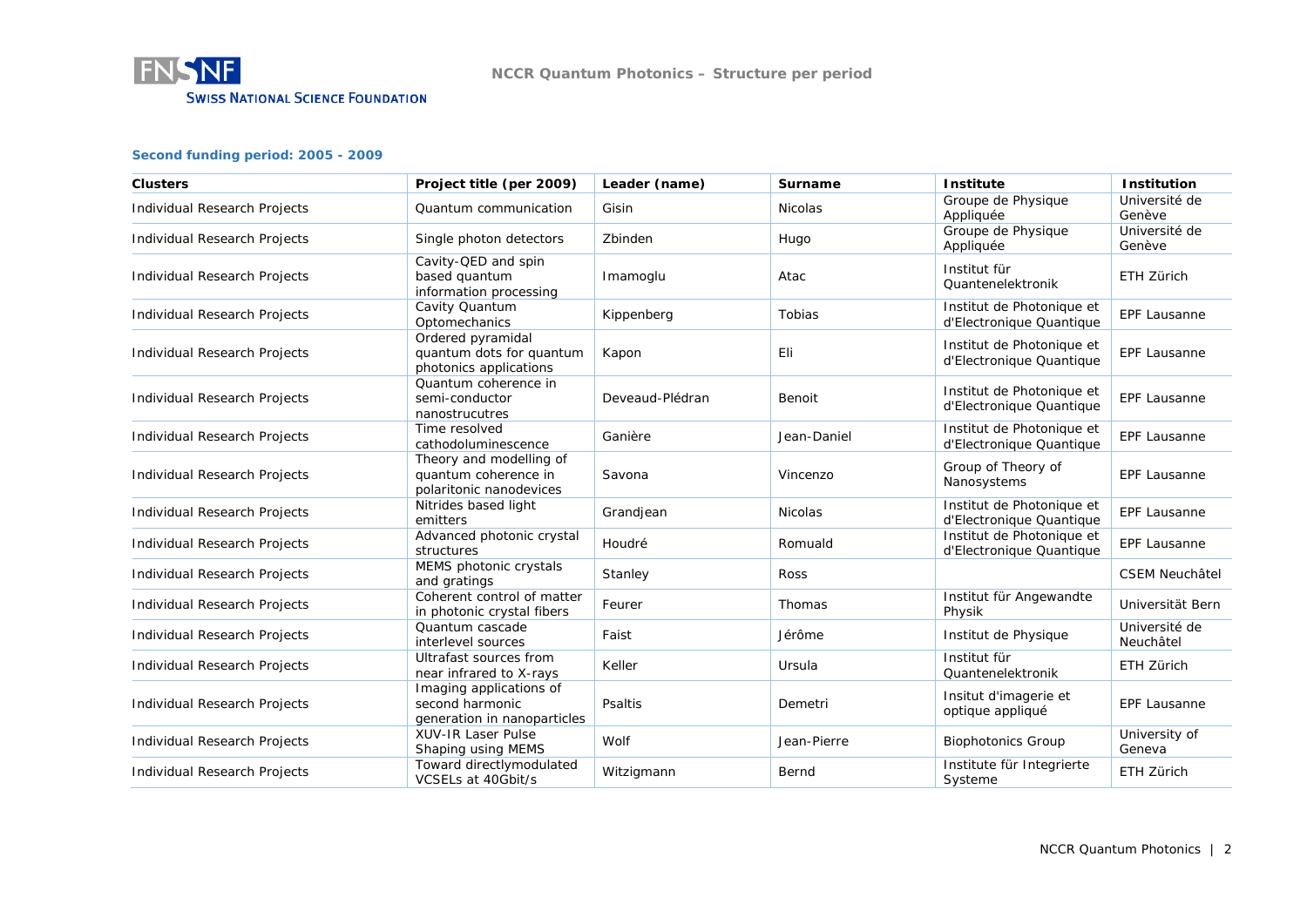

### **Third funding period: 2009 - 2013**

| <b>Clusters</b>                                 | Project title (per 2012)                                                          | Leader (name)    | <b>Surname</b> | <b>Institute</b>                                      | <b>Institution</b>      |
|-------------------------------------------------|-----------------------------------------------------------------------------------|------------------|----------------|-------------------------------------------------------|-------------------------|
| Quantum Optics                                  | Quantum coherence in<br>semi-conductors<br>nanostructures                         | Deveaud- Plédran | Benoit         | Institut de Physique de<br>la Matière Condensée       | <b>EPF Lausanne</b>     |
| Quantum Optics                                  | Theory of quantum<br>coherence in polaritonic<br>nano devices                     | Savona           | Vincenzo       | Institut de Théorie des<br>Phénomènes Physiques       | <b>EPF Lausanne</b>     |
| Quantum Optics                                  | Quantum communication                                                             | Gisin            | <b>Nicolas</b> | Groupe de Physique<br>Appliquée                       | Université de<br>Genève |
| Quantum Optics                                  | Single photon detectors                                                           | Zbinden          | Hugo           | Groupe de Physique<br>Appliquée                       | Université de<br>Genève |
| Quantum Optics                                  | Coupling quantum dot<br>spins to nano-cavities                                    | Imamoglu         | Atac           | Institut für<br>Quantenelektronik                     | ETH Zürich              |
| Quantum Devices                                 | Cavity quantum<br>optomechanics (cQOM)                                            | Kippenberg       | Tobias         | Institut de Physique de<br>la Matière Condensée       | EPF Lausanne            |
| <b>Quantum Devices</b>                          | Photonic crystals devices                                                         | Houdré           | Romuald        | Institut de Physique de<br>la Matière Condensée       | EPF Lausanne            |
| <b>Advanced Light Sources</b>                   | Nitride based light<br>emitters                                                   | Grandjean        | <b>Nicolas</b> | Institut de Physique de<br>la Matière Condensée       | <b>EPF Lausanne</b>     |
| <b>Advanced Light Sources</b>                   | Quantum cascade<br>interlevel sources                                             | Faist            | Jérôme         | Institut für<br>Quantenelektronik                     | ETH Zürich              |
| <b>Advanced Light Sources</b>                   | Ultrafast sources from<br>near infrared to X-Rays                                 | Keller           | Ursula         | Institut für<br>Quantenelektronik                     | ETH Zürich              |
| Transfer projects: Strong Swiss franc           | High Volume Production of<br>Single Frequency Mid-<br><b>Infra-Red Sources</b>    | Faist            | Jérôme         | Institut für<br>Quantenelektronik                     | ETH Zürich              |
| Transfer projects: Strong Swiss franc           | <b>TURQUOISE</b>                                                                  | Grandjean        | Nicolas        | Institut de Photonique et<br>d'Electronique Quantique | <b>EPF Lausanne</b>     |
| Transfer projects: Strong Swiss franc           | Acoustocomb - Acousto-<br>optics based optical<br>frequency comb<br>stabilization | Lecomte          | Steve          |                                                       | <b>CSEM Neuchâtel</b>   |
| Transfer Projects: Economic stimulus<br>package | High-speed single photon<br>counting module                                       | Zbinden          | Hugo           | Groupe de Physique<br>Appliquée                       | Université de<br>Genève |
| Transfer Projects: Economic stimulus<br>package | <b>TERASCOPE</b>                                                                  | Scalari          | Giacomo        | Quantum Optoelectronics<br>Group                      | ETH Zürich              |
| Transfer Projects: Economic stimulus<br>package | Epitaxial structures for<br>blue photonics (EPIBLUE)                              | Grandjean        | <b>Nicolas</b> | Institut de Photonique et<br>d'Electronique Quantique | <b>EPF Lausanne</b>     |
| Transfer Projects: Economic stimulus<br>package | Single mode plasmonic<br><b>VCSEL's</b>                                           | Stanley          | <b>Ross</b>    |                                                       | <b>CSEM Neuchâtel</b>   |
| Transfer Projects: Economic stimulus<br>package | Second generation QKD<br>engine                                                   | Gisin            | <b>Nicolas</b> | Groupe de Physique<br>Appliquée                       | Université de<br>Genève |

NCCR Quantum Photonics | 3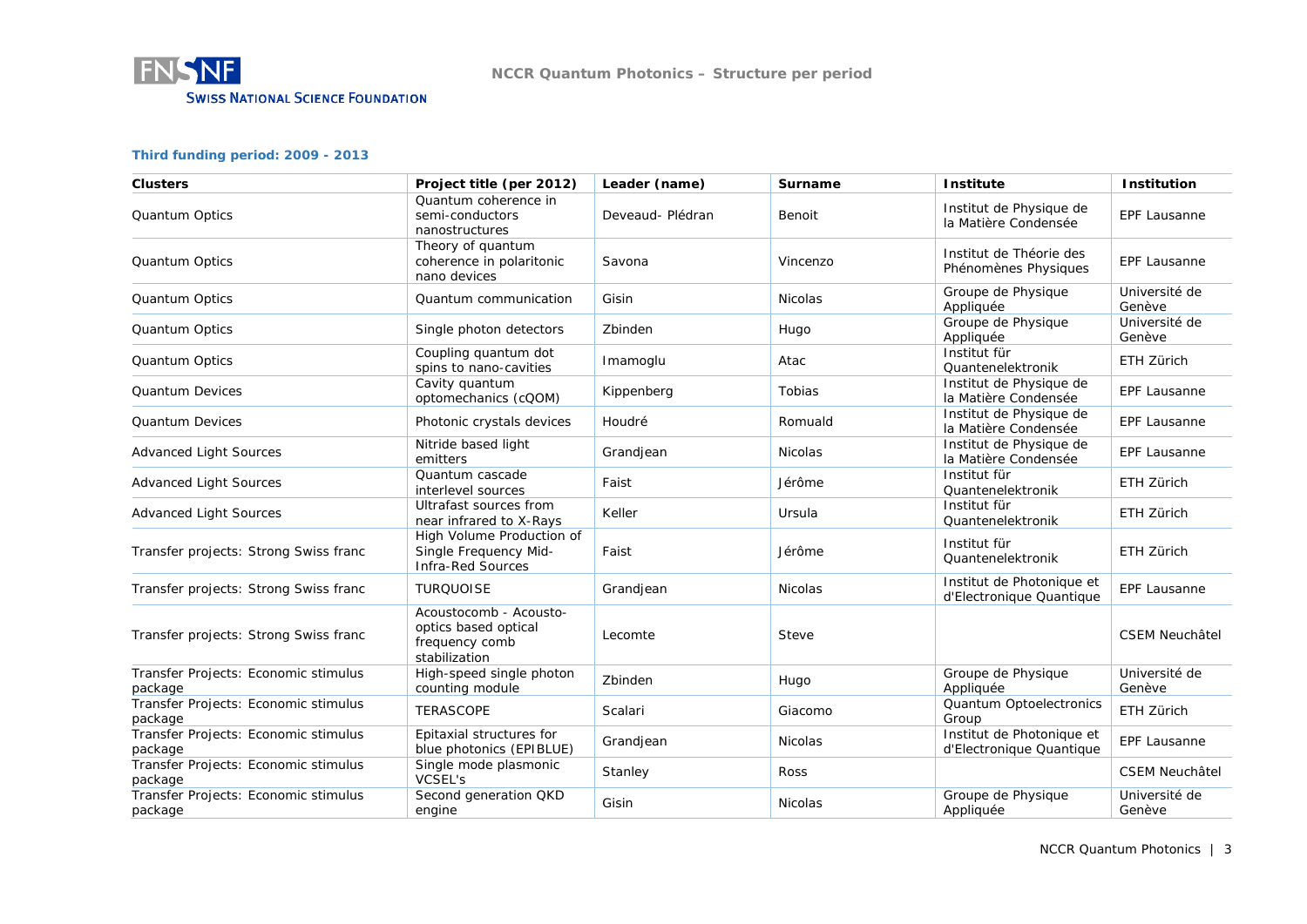

| <b>Clusters</b>                                 | Project title (per 2012) | Leader (name) | Surname | <b>Institute</b>                  | Institution      |
|-------------------------------------------------|--------------------------|---------------|---------|-----------------------------------|------------------|
| Transfer Projects: Economic stimulus<br>package | Hvbrid Liaht             | -eurer        | Thomas  | Institut für Angewandte<br>Physik | Universität Bern |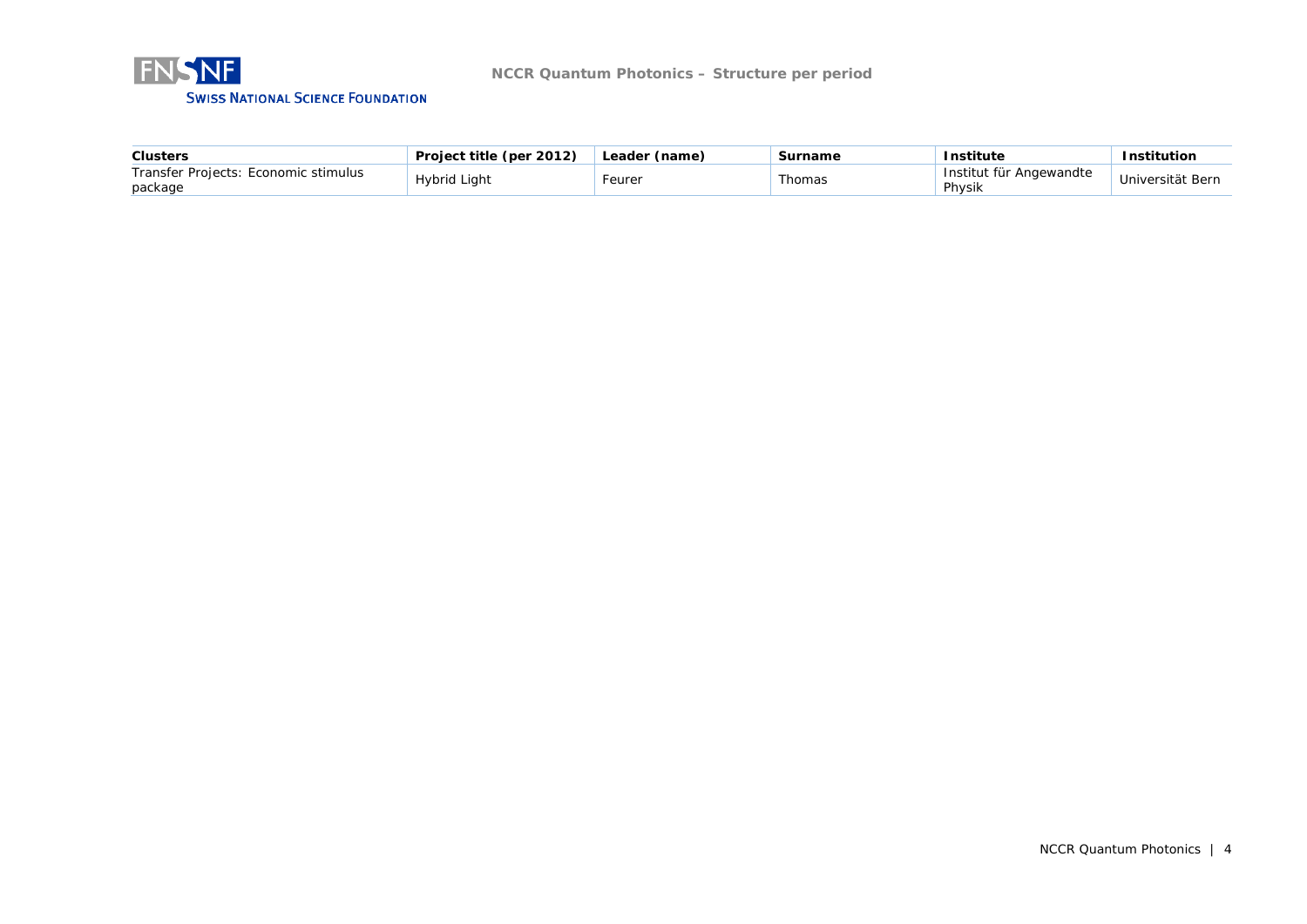

## **Participating groups**

| Leader (name)   | Surname       | Institution                    | Period         |
|-----------------|---------------|--------------------------------|----------------|
| Bächtold        | Werner        | ETH Zürich                     | $\mathbf{1}$   |
| Biegert         | Jens          | ETH Zürich                     | $\mathbf{1}$   |
| Bona            | Gian-Luca     | IBM Zürich Research Laboratory | $\mathbf{1}$   |
| Carlin          | Jean-François | EPF Lausanne                   | $\mathbf{1}$   |
| Chergui         | Majed         | EPF Lausanne                   | $\mathbf{1}$   |
| Deveaud-Plédran | Benoit        | EPF Lausanne                   | $1 + 2 + 3$    |
| Erni            | Daniel        | ETH Zürich                     | $\mathbf{1}$   |
| Faist           | Jérôme        | ETH Zürich                     | $1 + 2 + 3$    |
| Feurer          | Thomas        | Universität Bern               | $2 + 3$        |
| Fiore           | Andrea        | EPF Lausanne                   | $\mathbf{1}$   |
| Ganière         | Jean-Daniel   | EPF Lausanne                   | $\overline{2}$ |
| Gisin           | Nicolas       | Université de Genève           | $1 + 2 + 3$    |
| Grandjean       | Nicolas       | EPF Lausanne                   | $2 + 3$        |
| Gulden          | Karlheinz     | Avalon Photonics, Zürich       | $\mathbf{1}$   |
| Hofstetter      | Daniel        | Université de Neuchâtel        | $\mathbf{1}$   |
| Houdré          | Romuald       | EPF Lausanne                   | $1 + 2 + 3$    |
| Ilegems         | Marc          | <b>EPF Lausanne</b>            | $\mathbf{1}$   |
| Imamoglu        | Atac          | ETH Zürich                     | $1 + 2 + 3$    |
| Jäckel          | Heinz         | ETH Zürich                     | $\mathbf{1}$   |
| Kapon           | Eli           | <b>EPF Lausanne</b>            | $1 + 2$        |
| Keller          | Ursula        | ETH Zürich                     | $1 + 2 + 3$    |
| Kippenberg      | Tobias        | <b>EPF Lausanne</b>            | $2 + 3$        |
| Lecomte         | Steve         | <b>CSEM Neuchâtel</b>          | 3              |
| Martin          | Olivier       | EPF Lausanne                   | $\mathbf{1}$   |
| Psaltis         | Demetri       | EPF Lausanne                   | $\overline{2}$ |
| Savona          | Vincenzo      | EPF Lausanne                   | $2 + 3$        |

NCCR Quantum Photonics | 5